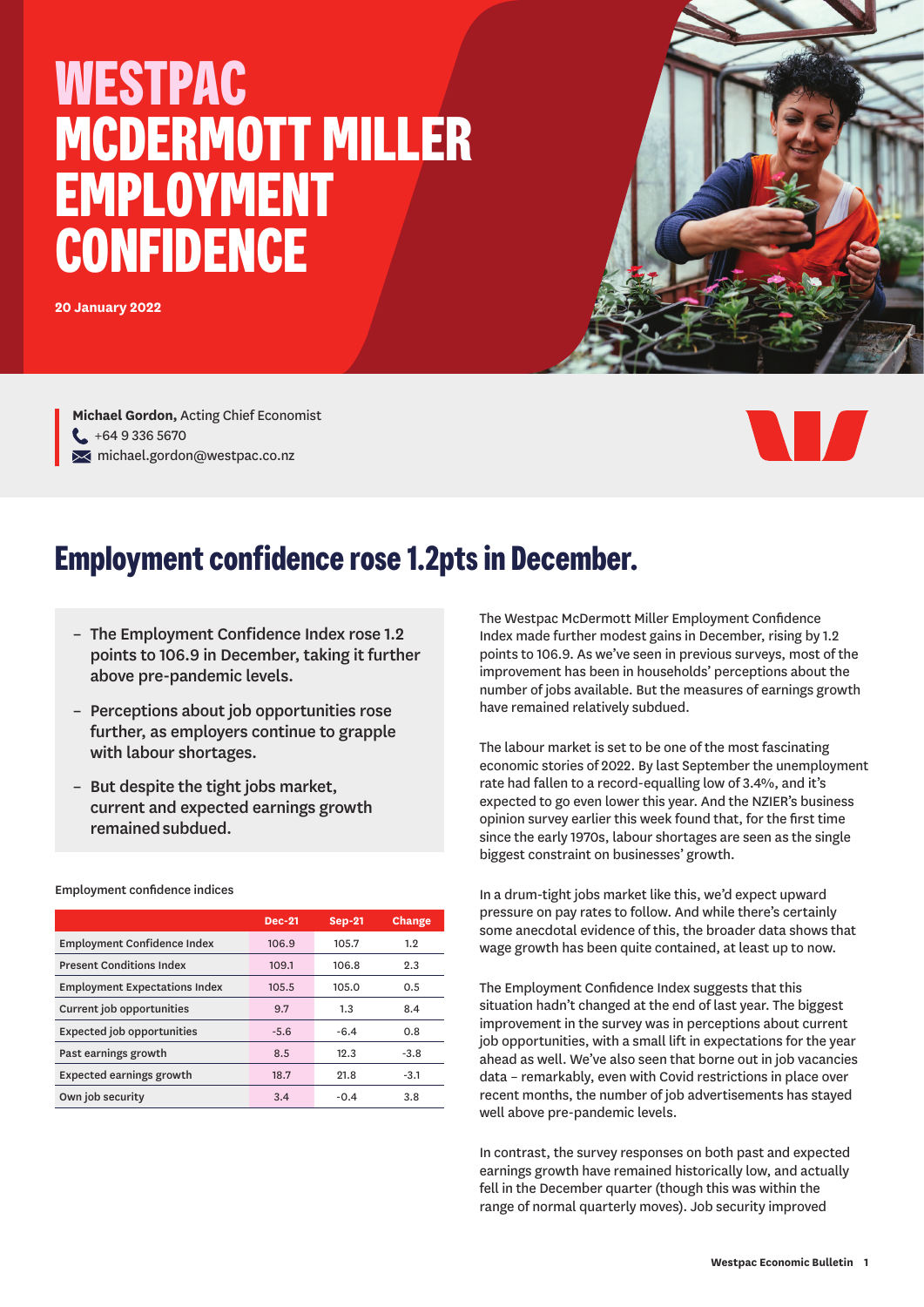slightly in December, but also remained within the range of recent quarters.

So what's going on – why don't workers feel that they have the power to secure pay increases in this environment? One possibility is that Covid may have affected workers' bargaining power. Tax data shows that the rate of job switching has slowed since Covid restrictions were reintroduced in August. For many people, changing jobs is their best avenue for getting a pay rise, so it may be that Covid restrictions have hampered people's job search efforts, or have reminded them of the value of job security in an uncertain environment.

Or perhaps households are viewing this matter in 'real' terms. Consumer price inflation has picked up sharply in the last year, and even those who have managed to secure a bigger pay rise in recent times may feel like they're just running to stand still.

Finally, it might prove to be just a matter of timing – wage growth tends to be the laggard in any economic cycle. Upcoming data releases may prove to be more enlightening, but there is a limit to how long 'wait and see' can be an acceptable answer.

The overall improvement in employment confidence was patchy across groups. By region, the biggest gains in December were in the Bay of Plenty, Taranaki and the top of the South Island, all of which were among the least confident in September. These regions bucked the national trend with a pickup in earnings growth.

The biggest declines were in Northland and Southland, which both saw a drop in earnings growth and perceived job security. Note that this survey pre-dated the announcement that Northland would remain at the red 'traffic light' setting due to its lower vaccination rate, while the rest of the country was at orange.

Confidence was up across the board for those in the lower income brackets, but down for those on higher incomes. In a similar vein, confidence was up or steady for younger respondents, but down for those over 50.



### Employment confidence by region

### **Survey details.**

The Westpac-McDermott Miller Employment Confidence Index summarises responses to five questions: households' perceptions of current and future job opportunities in New Zealand, their own actual and expected earnings, and expected changes in their own job security. The questions about current job opportunities and earnings are summarised in the Current Employment Conditions Index, while the questions about the year ahead are summarised in the Employment Expectations Index. The survey took place over the period 1-12 December 2021. The sample size was 1,558.

Employment Confidence Index



Do you think jobs are plentiful or hard to get in NZ?





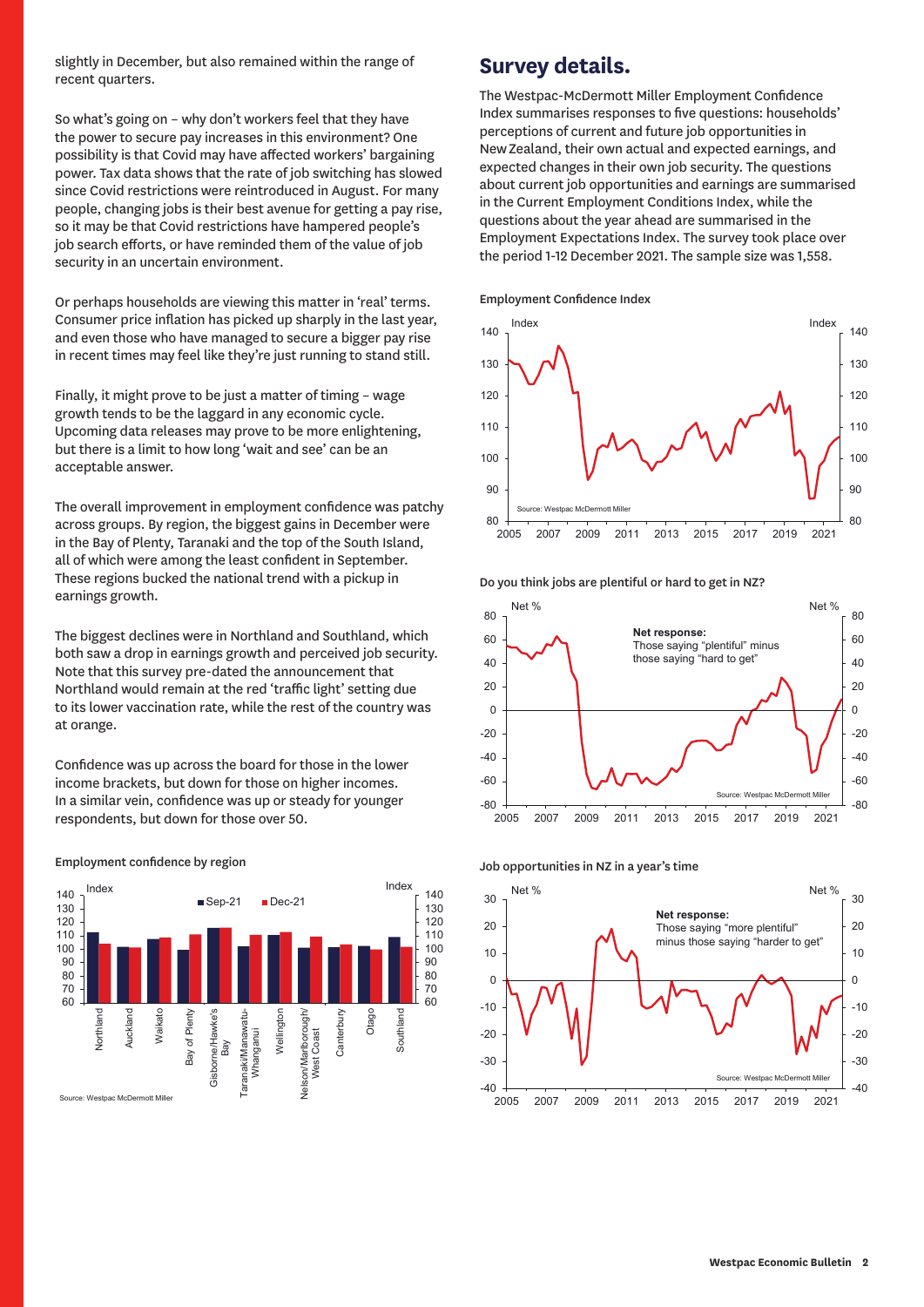Earnings in paid work compared to last year



Earnings in paid work this time next year



Personal job security over the coming year